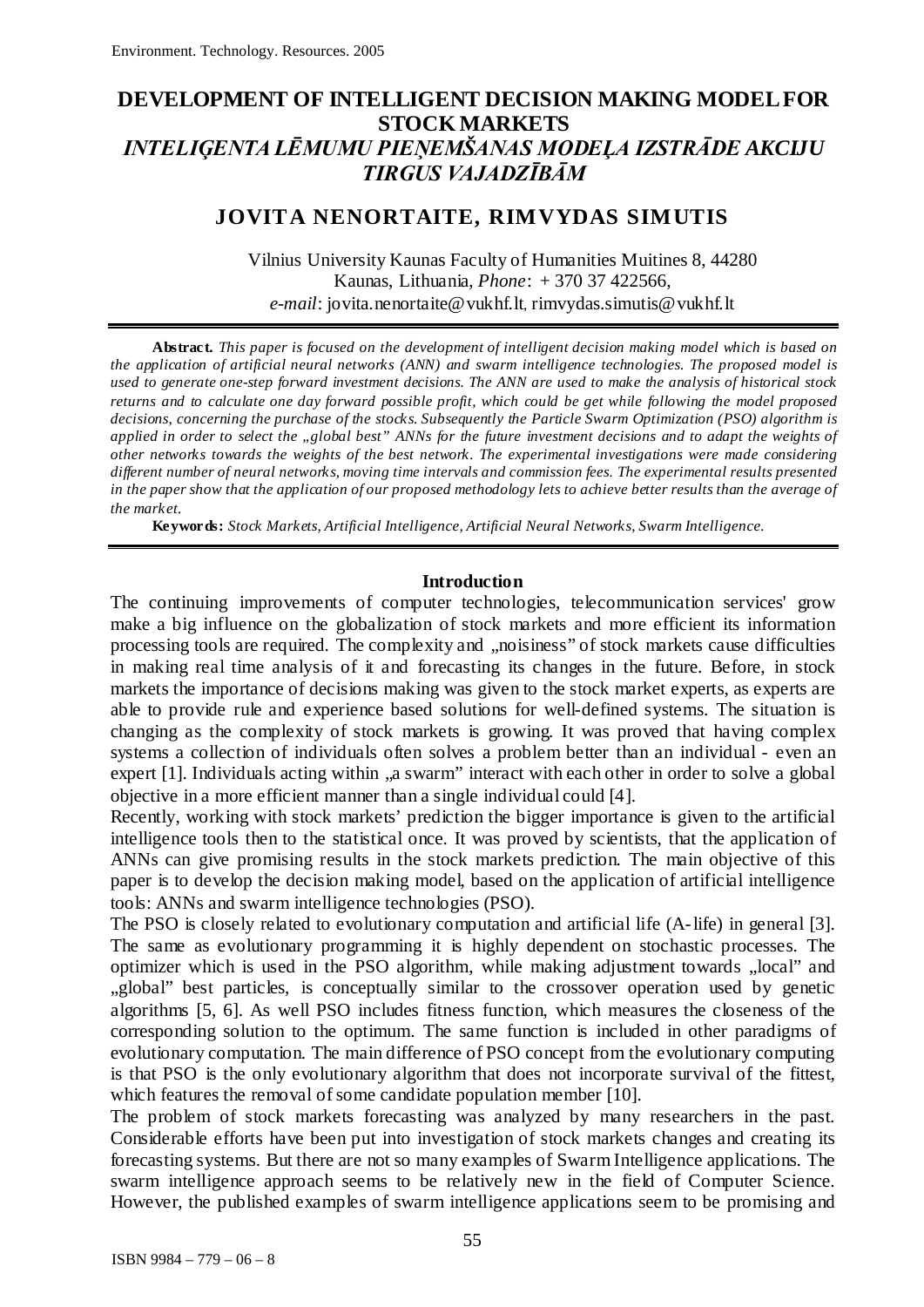give good results. In paper [7] there is proposed the forecasting methodology for the daily exchange rates of Japanese Yen against the US Dollar and of the US Dollar to the British Pound. The proposed forecasting methodology includes clustering technology, ANNs and evolutionary computing. In contrast to this paper we focus on the formation of recommendations while making investment decision in stocks' markets. As well we are working with a large data set that lets us to propose more stable investment decision system. In paper [2] the authors are focusing on adapting PSO to dynamic environments. This paper is more focused on the modifications of PSO algorithm, while our goal is to introduce the investment decision making methodology where PSO will be only one constituent of it.

First of all in the paper there is introduced the proposed decision making model. After, the presentation of experimental investigations is made and the main conclusions of the work are presented.

## **Proposed decision making model**

The analysis and forecast of stock markets is stickler, because of its complexity and noisiness. Various economics activities and psychological factors affect the rise and fall of daily stock returns [8]. There is not enough to use conventional techniques to conduct the stock markets predictions, as its changes are influenced by stochastic human factors, non-linear, multivariable and temporal nature of stock price transitions. The use of artificial intelligence had made a big influence on the forecasting and investment decision making technologies and it was proved that the efficient results can be obtained. In this paper we are proposing a decision making model, which could be applied for stock trading processes. The scenario of proposed decision making model is presented in *Fig.1.*



*Fig. 1.* **Scenario of decision making model**

The introduced decision making scenario (Fig. 1) presents a realization of the model, which is made every day and its result is one day forward decision (buy, sell and hold). The scenario could be described in several stages:

1. At first, the data set of 350 stocks (from S&P500 group) is formed. This data set includes the information about daily stock returns for the time period of 12 years (01/Oct/91- 01/Oct/03).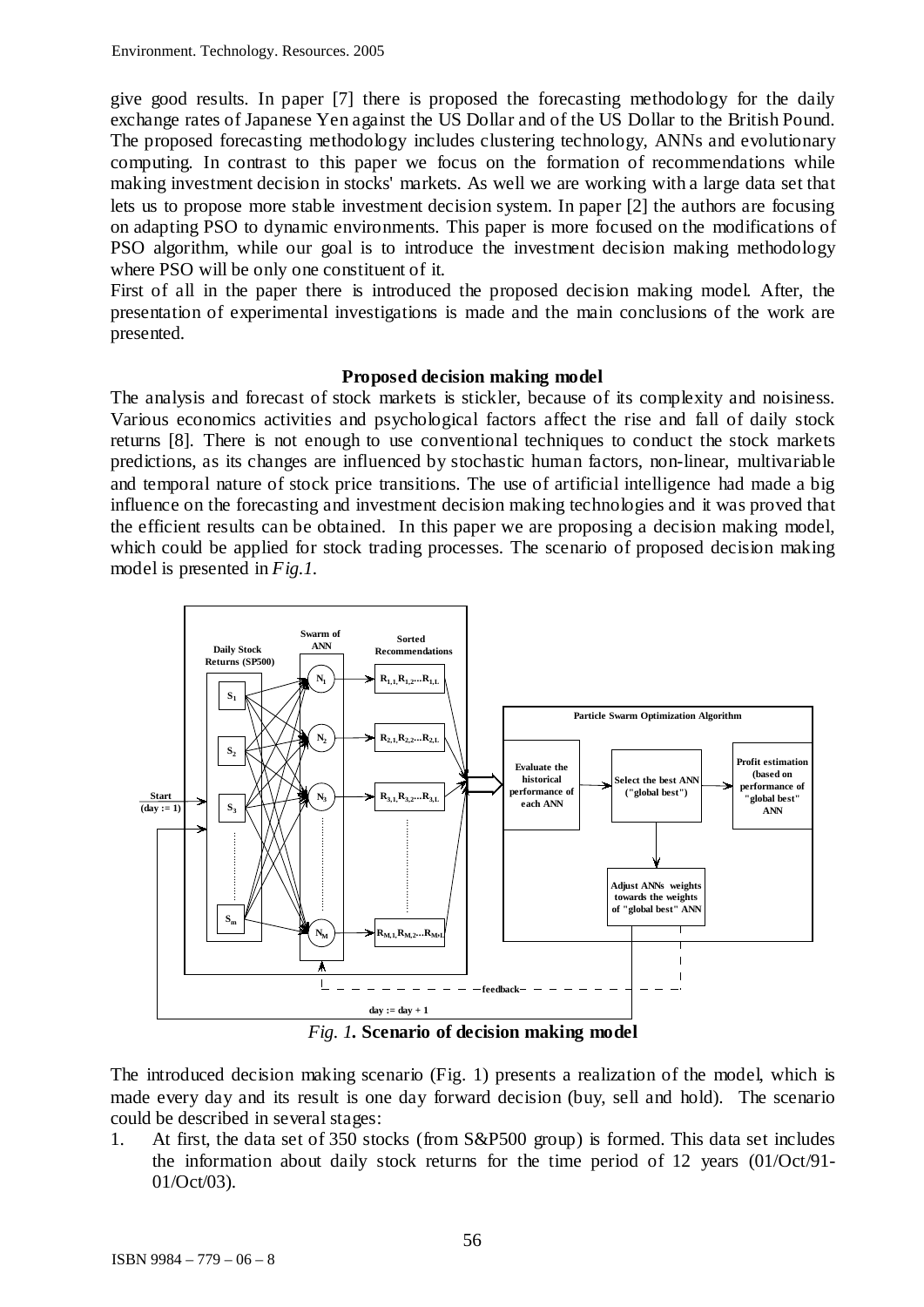2. The data set is passed to the ANNs. The net result is a linear combination of each of the weighted input vectors.

$$
x = \sum w_j p_j \tag{1}
$$

Here  $w_i$  represents the weights, and  $p_i$  - the changes of stocks price.

The ANNs' weights are initialized randomly at the beginning of the procedure according to the formula:

$$
w = rand(n,k) - 0.5\tag{2}
$$

Where *n* is randomly initializes weights of ANNs and *k* corresponds with the number of used ANNs. The random numbers are kept relatively small.

3. Further, for each day, and each stock the recommendations are calculated using different number of ANNs. The net result is passed to the hyperbolic tangent function and the recommendations for the stocks' trading are calculated according to the below presented formula:

$$
R = \frac{2}{1 + e^{-x}} - 1\tag{3}
$$

The recommendations (*R*) represent the relative rank of investment attraction to each stock in the interval *[-1,1]*. The values *-1, 0* and *+1* represent recommendations: sell, hold and buy respectively.

- 4. After the recommendations are calculated, all the stocks are sorted (according to these recommendations) in the descending order.
- 5. From the sorted list of stocks, three stocks with the highest recommendation are selected.<br>6. Further, the decision concerning the stock returns is made, according to the chosen stock
- Further, the decision concerning the stock returns is made, according to the chosen stocks' returns and applying sliding windows.
- 7. Before the next iteration of the model the training of ANN is made. For the training of ANN there is applied PSO algorithm (see Fig.1). The training of all ANNs is made through the adjustment of ANNs weights towards the weights of "global best" ANN on a current day.

For experimental investigations we were considering two different kinds of ANN (see Fig. 2 and Fig. 3): single layer ANN (linear case) and two layers ANN (non-linear case).



*Fig. 2.* **Single layer ANN**

While applying single layer ANN we are checking what results can be achieved while having the simplest cased of the decision making model. The non-linear case of ANN lets to check if the more advanced case of decision making model is correlated with the improvements of the results.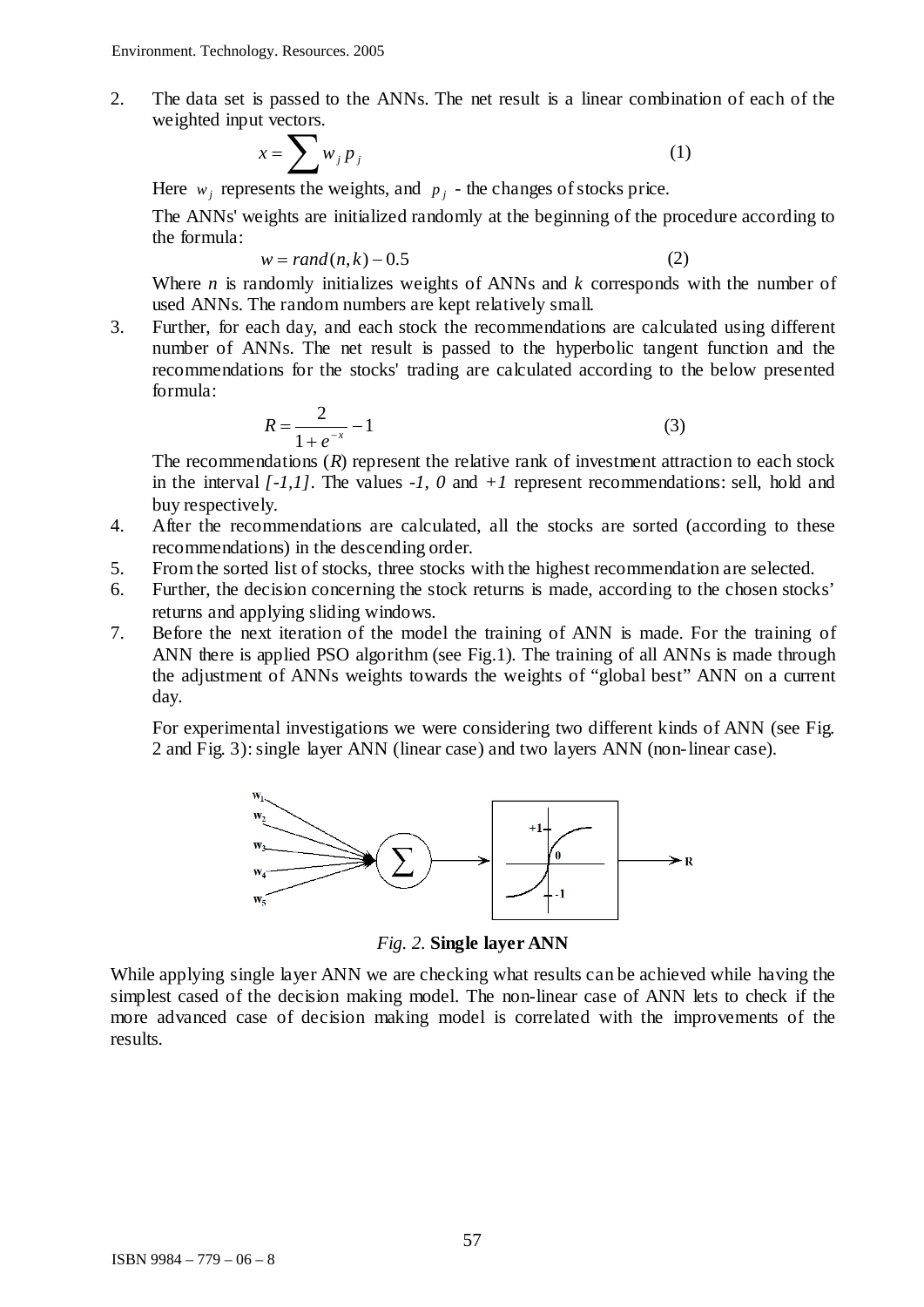

*Fig. 3.* **Two layers ANN**

As it was mentioned before, the expected return is calculated using the idea of sliding window. An example of sliding windows is presented in Fig.4.



*Fig. 4.* **Sliding window**

As it can be seen from the Fig. 4, the sliding window is divided into two parts: training and decision making. In the training part there are selected the particles with the best performance (the highest total profit for the selected sliding window) and the "worst" particles are trained towards the behavior or these selected "global best" particles. It is important to mention, that the data, which was used for the calculation of recommendations it is not further used for the training of ANNs (it becomes out sample data).

## **Experimental investigation**

The realization of the proposed decision making model was made using MATLAB software package. The experimental investigations were divided into three parts:

- 1. The first part was focused on the selection of sliding window size and number of ANNs (the detailed experimental investigation is presented in article [11])
- 2. The second part of experimental investigations focuses on the analysis of learning rate (see article [11]).
- 3. The third part was dedicated for the evaluation of decision making model (linear and nonlinear cases).

All the experimental investigation were run according to the above presented scenario (see Fig. 1) and were focused on the estimation of possible returns, which could be got while applying our proposed decision making model. In all the cases the expected returns were calculated considering transaction fees that are unavoidable in the stock markets. The analysis of the commission fees of different e-brokers showed that the commission fee in real trading process is usually between 0.15 % - 0.3 %. For example, such transition fees are provided by the company of Interactive Brokers [9]. Having bigger selling and buying volumes this fee could be even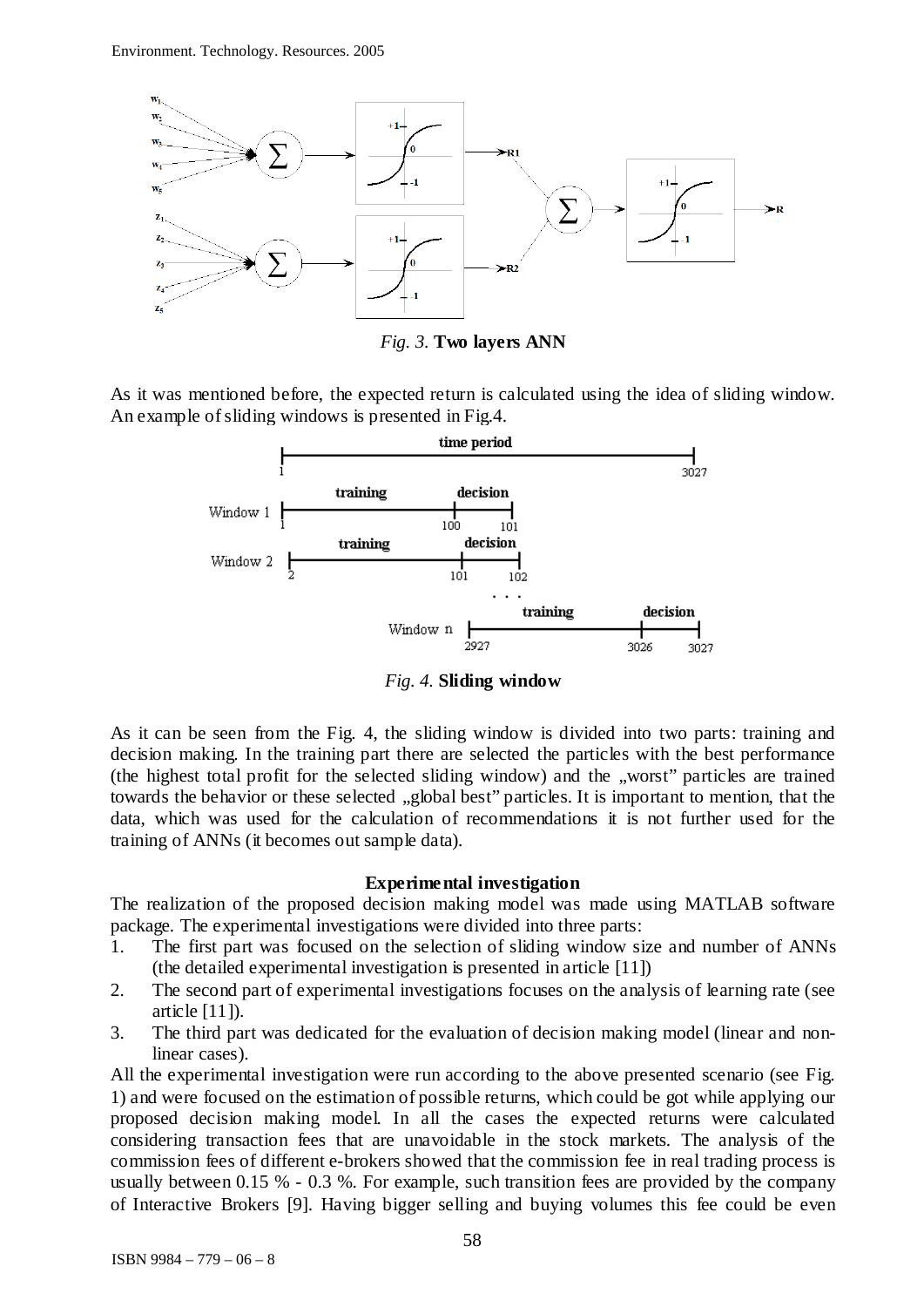smaller - 0.1 %. Based on that for the further investigations we are considering the commission fee which is equal to 0.15 %. We are making an assumption that each day we are paying 0.15 % of commission fee for buying new stocks. The value got on the last investigated trading day is considered as the profit. The profit is calculated as a sum of stock returns (%):

$$
P_{end} = \sum_{t=2}^{P_{end}} P_{t+1}
$$
 (4)

Where:

$$
P_{t+1} = \frac{K_{t+1} - K_t}{K_t} * 100\%
$$
\n<sup>(5)</sup>

Here  $P_{t+1}$  represents the profit at time period  $t+1$ . If at the moment *t* there were bought stocks for the price  $K_t$ , when the price of these stocks after some time period (year, month etc.) will be  $K_{t+1}$  and the profit (%) will be equal to the value of  $P_{t+1}$ .

In all experimental investigation the training of ANNs was made through the adjustment of ANNs weights towards the weights of ``global best'' ANN. For the adjustment of the weights there was chosen the learning rate of 0.05. Such value was selected based on the experimental results which are presented in the article [11]. As well it is important to mention, that for all experimental investigation, the sliding window of 100 days was used. The results of experimental investigations are presented in Fig. 5.



*Fig. 5.* **Comparison of the results**

In Fig. 5 there is presented the comparison of the results while having three cases: conservative investment approach (investments are done into S&P500 index by buying and holding it for all time period), and decision making model (linear case) application and decision making model (non-linear case) application. The presented results in the Fig. 5 show, that the application of PSO algorithm and training of ANNs towards the performance of the ``global best'' ANN give quite good results. Compare to the conservative approach the proposed decision making model lets to achieve almost 5 times better results (having the linear case of the model). The reason of that is that every day the investment decisions are made using the ``global best'' particle and at the same time all other particles are slightly moved towards it. Such training of ANNs ensures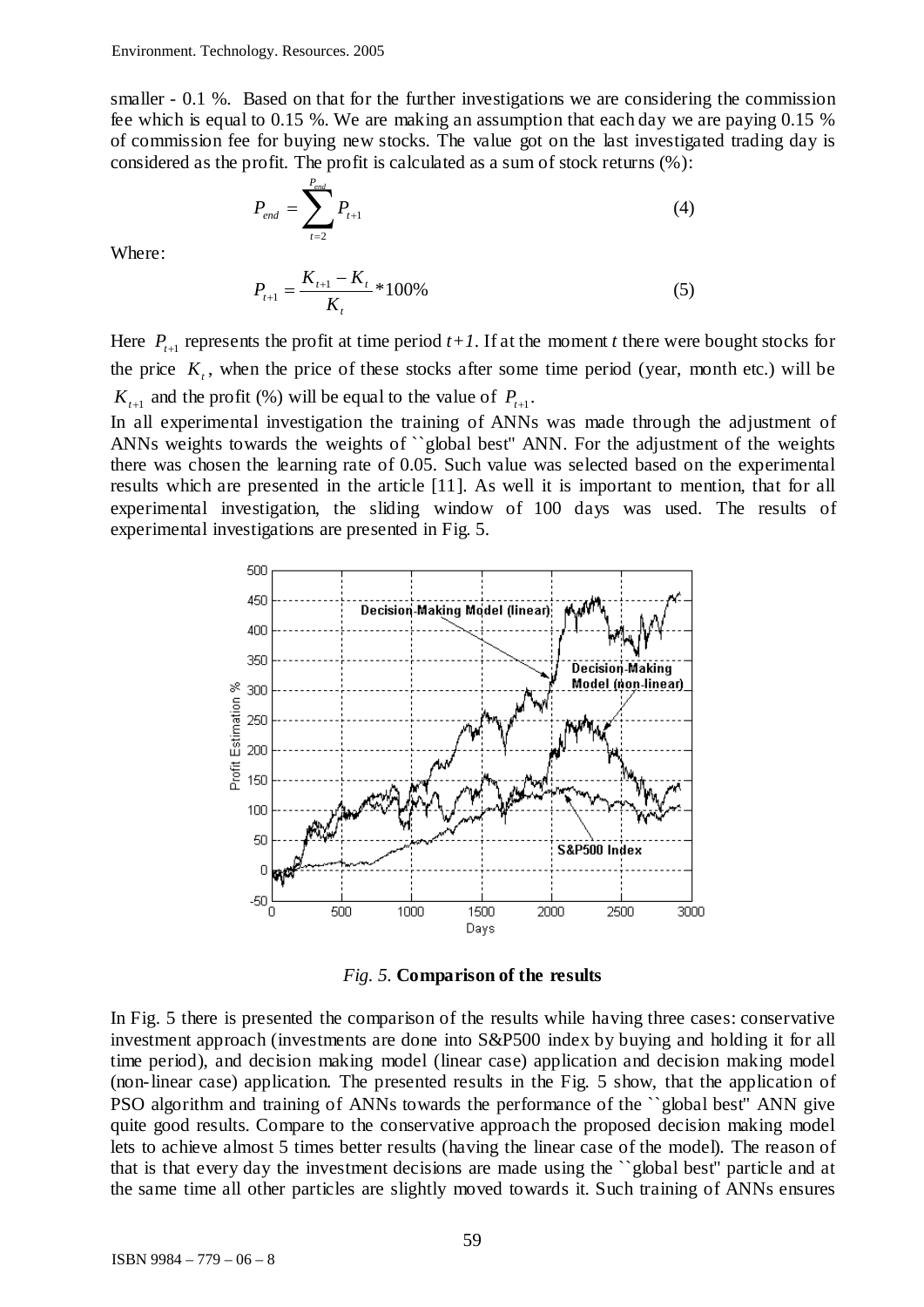the movement towards the best decision. In the case of non-linear decision making model the results are not so good. That lets us to make an assumption, that in complex systems the more advanced decision making model not necessarily give better results. Non-linear case of decision making model is too complex and its different realizations can have big variations (see Fig. 6).



*Fig. 6.* **Non-linear decision making model (5 realizations)**

As it can be seen from Fig. 6, different realizations of non-linear decision making model give quite contradictory results. That let us to come to the conclusion, that non-linear decision making model is too complex for decision making in very noisy systems. The big variations of its different realizations show, that the non-linear decision making model is not stable and it can not ensure good results in decision making in stock markets.

## **Conclusions**

In this paper we proposed the decision making model based on the application of ANN and PSO algorithm. The model was applied in order to make one-step forward profit estimation considering historical data of stocks returns fluctuations. The evaluation of the model showed that:

- 1. The linear decision making model can give quite good results (4-5 times better than in the case of conservative investment into S&P500 index).
- 2. The non-linear decision making model is not stable and it is too complex for decision making in noisy systems.

In the future we intend to make more detailed analysis of the proposed decision making model.

### **References**

- 1. K. Bartholdson, J. M. Mauboussin**,** Thoughts on Organizing for Investing Success. Credit Suisse First Boston Equity Research, 2002
- 2. A. Carlisle, G. Dozier, Adapting Particle Swarm Optimization to Dynamic Environments. 2000 ICAI Proceedings, Las Vegas, 2000, 429-434
- 3. A. D. Engelbrecht, Computational Intelligence (An Introduction). John Wiley & Sons, London, 2002
- 4. N. R. Franks, Army of Ants: A Collective Intelligence. American Scientist, 1989
- 5. J. Kennedy, W. M. Spears, Matching Algorithms to Problems: An Experimental Test of the Particle Swarm and Some Genetic Algorithms on the Multimodal Problem Generator.
- 2. [http://www.aic.nrl.navy.mil/%7Espears/papers/wcci98.pdf,](http://www.aic.nrl.navy.mil/~spears/papers/wcci98.pdf) Current as of December 15th, 2003
- 3. A. S. Khalil, An Investigation into Optimization Strategies of Genetic Algorithms and Swarm Intelligence. Artificial Life, 2001